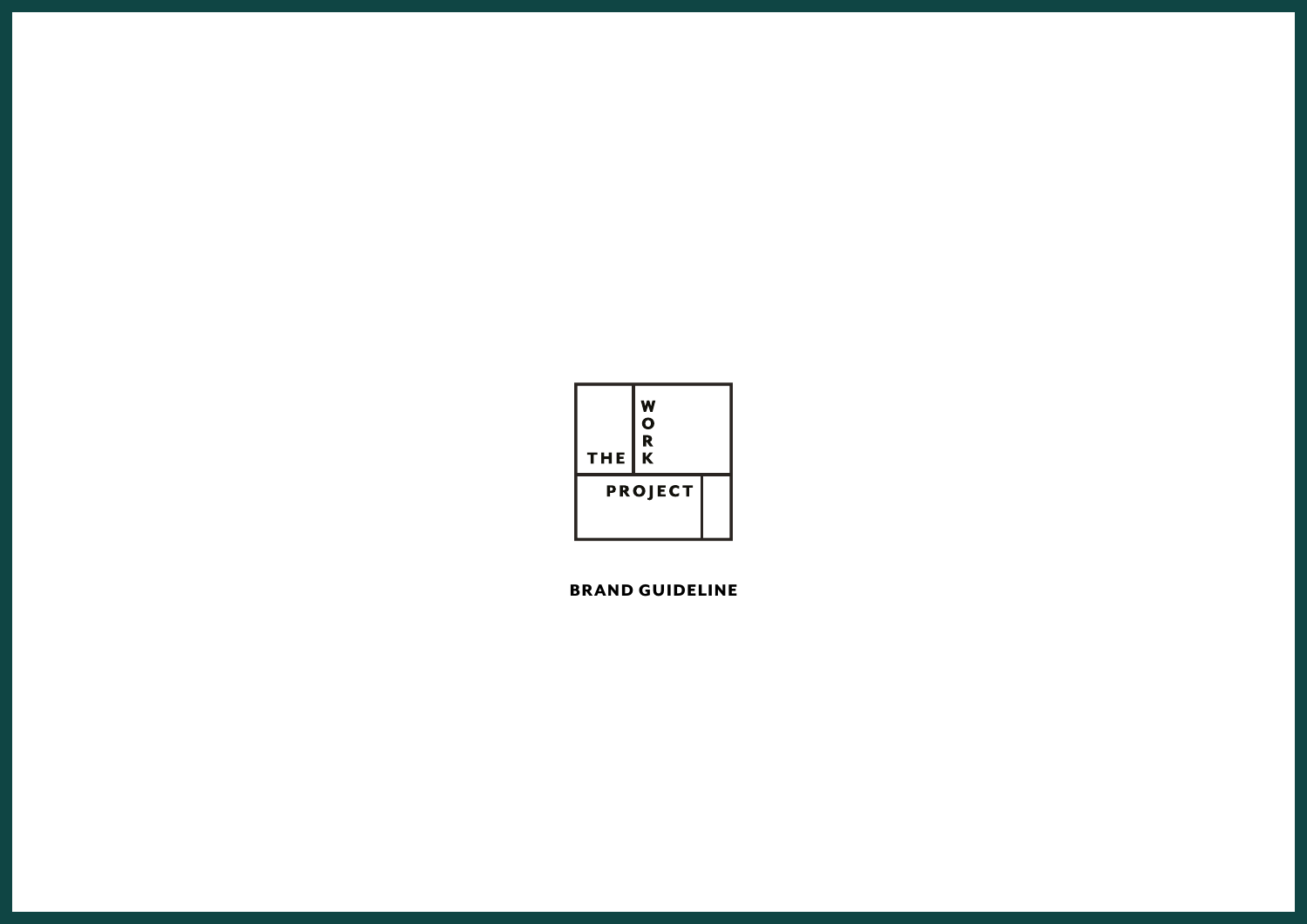#### PURPOSE OF BRAND GUIDELINE

A collection of documents which sets out how to use the design elements in a consistent way. It is developed to complement The Work Project's graphic language.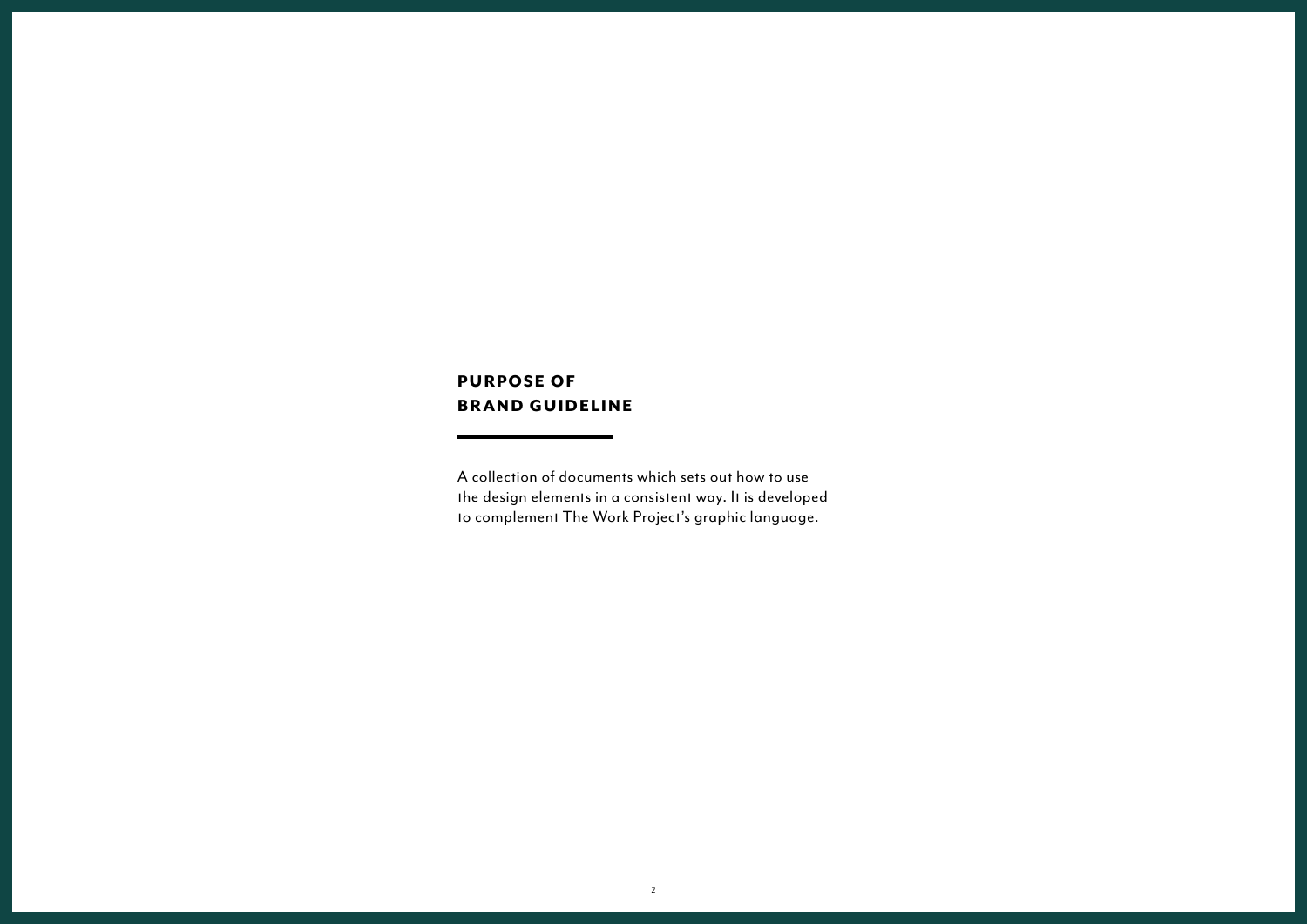#### CONTENT

I - VISUAL IDENTITY

Ia. LOGOTYPE

Ib. VISUAL IDENTITY SYSTEM

Ic. COLOUR PALETTE

Id. SECONDARY TYPEFACE

II - COLLATERALS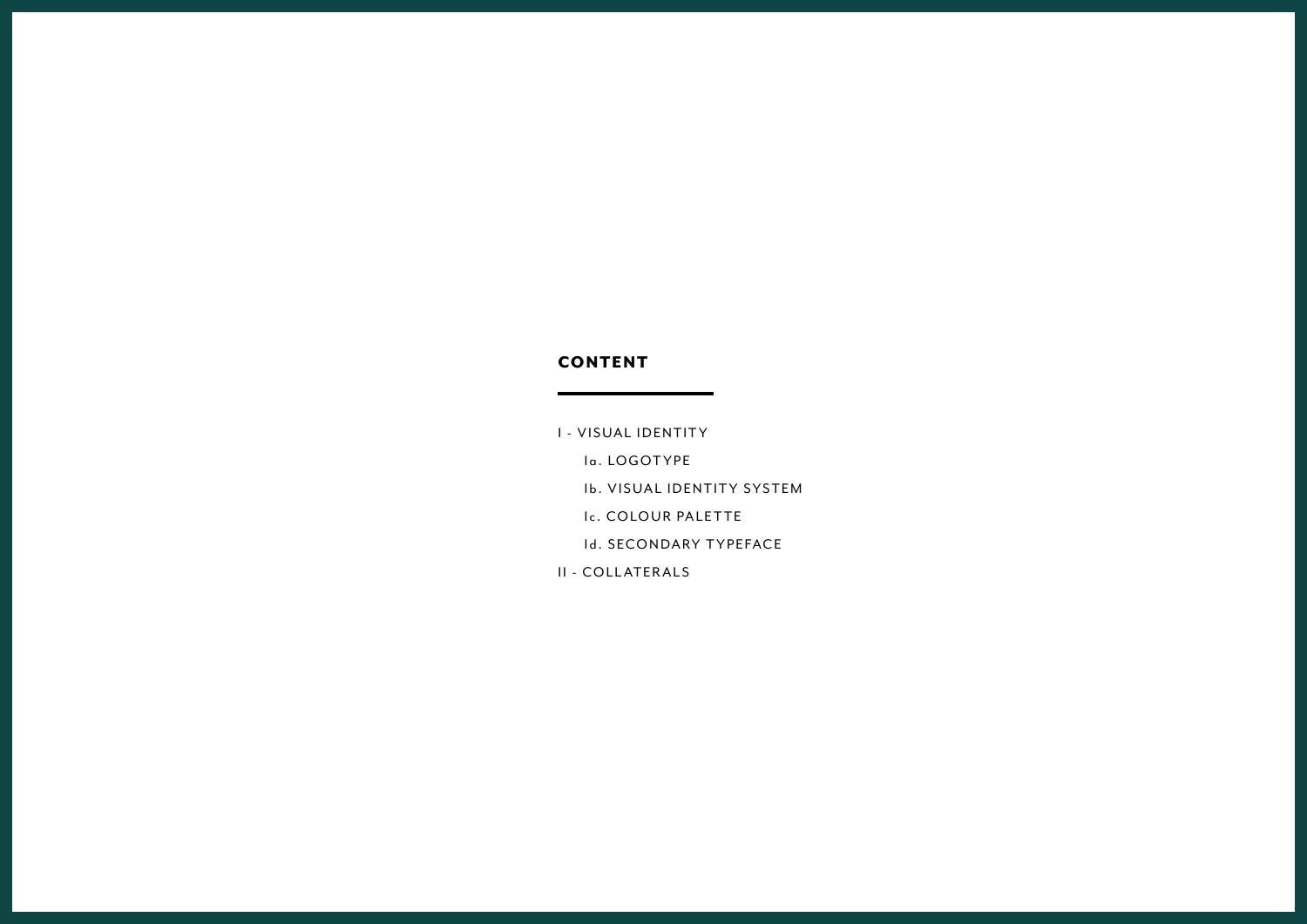### I - VISUAL **IDENTITY**

Ia. LOGOTYPE Ib. VISUAL IDENTITY SYSTEM Ic. COLOUR PALETTE Id. SECONDARY TYPEFACE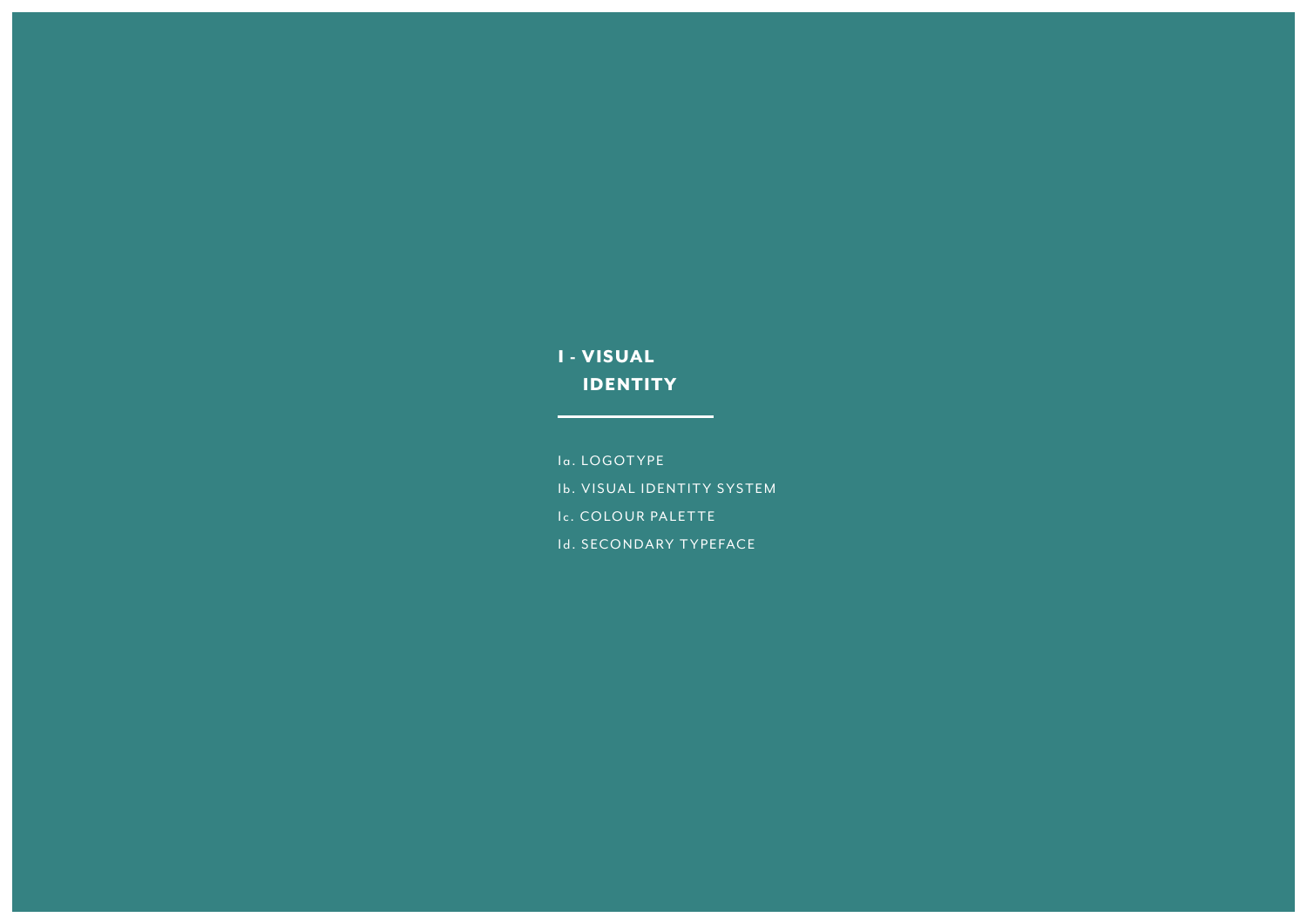#### LOGOTYPE CONCEPT

The Work Project logotype is inspired from Le Corbusier's Modulor System, a language of proportions giving innumerable harmonious solutions to problems and questions.

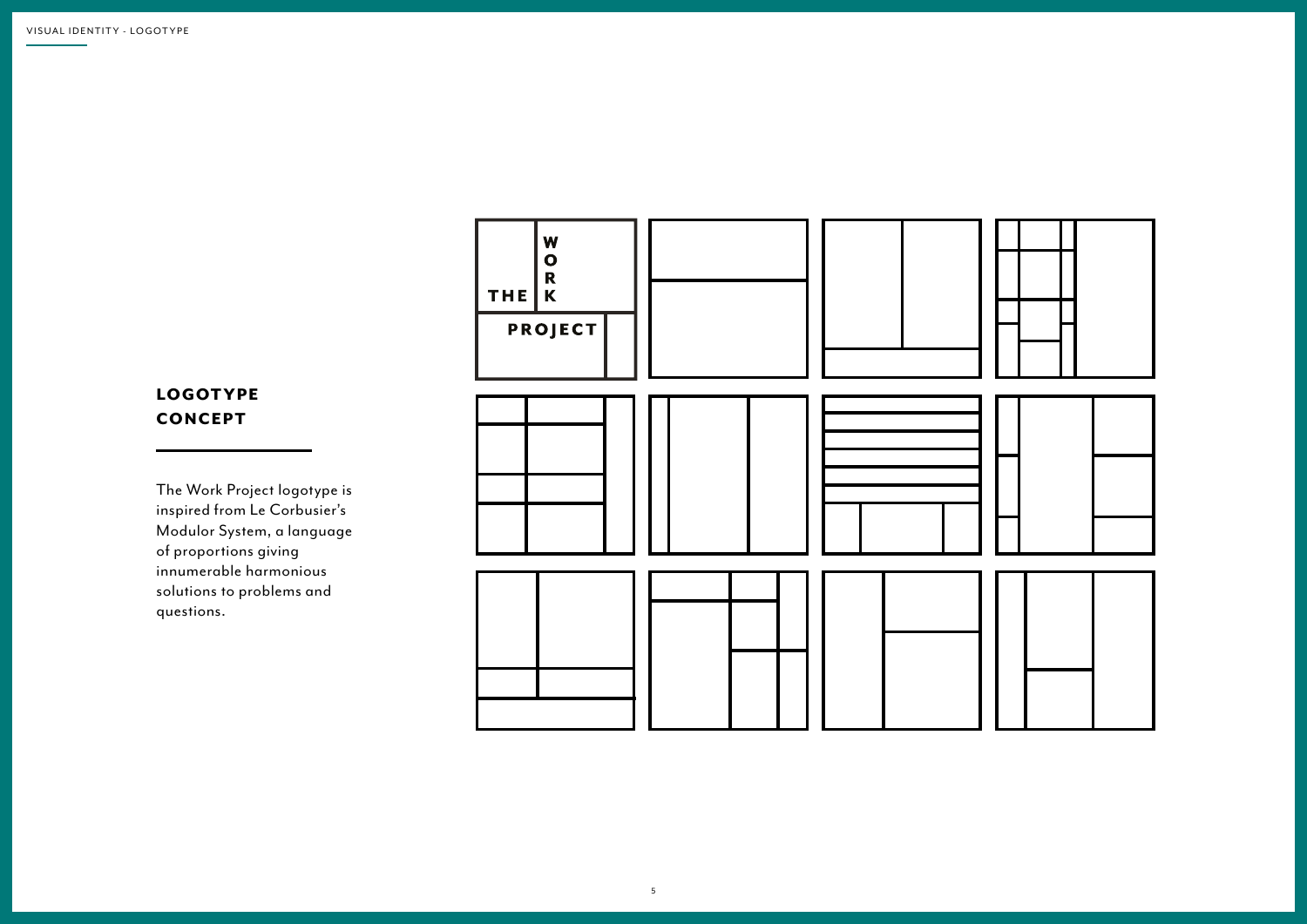#### LOGOTYPE **COMPONENTS**

The customised English signature 'The', 'Work' and 'Project' are placed in seperated spaces divided by grid lines, only at the corner.

The different elements cannot be used seperately.

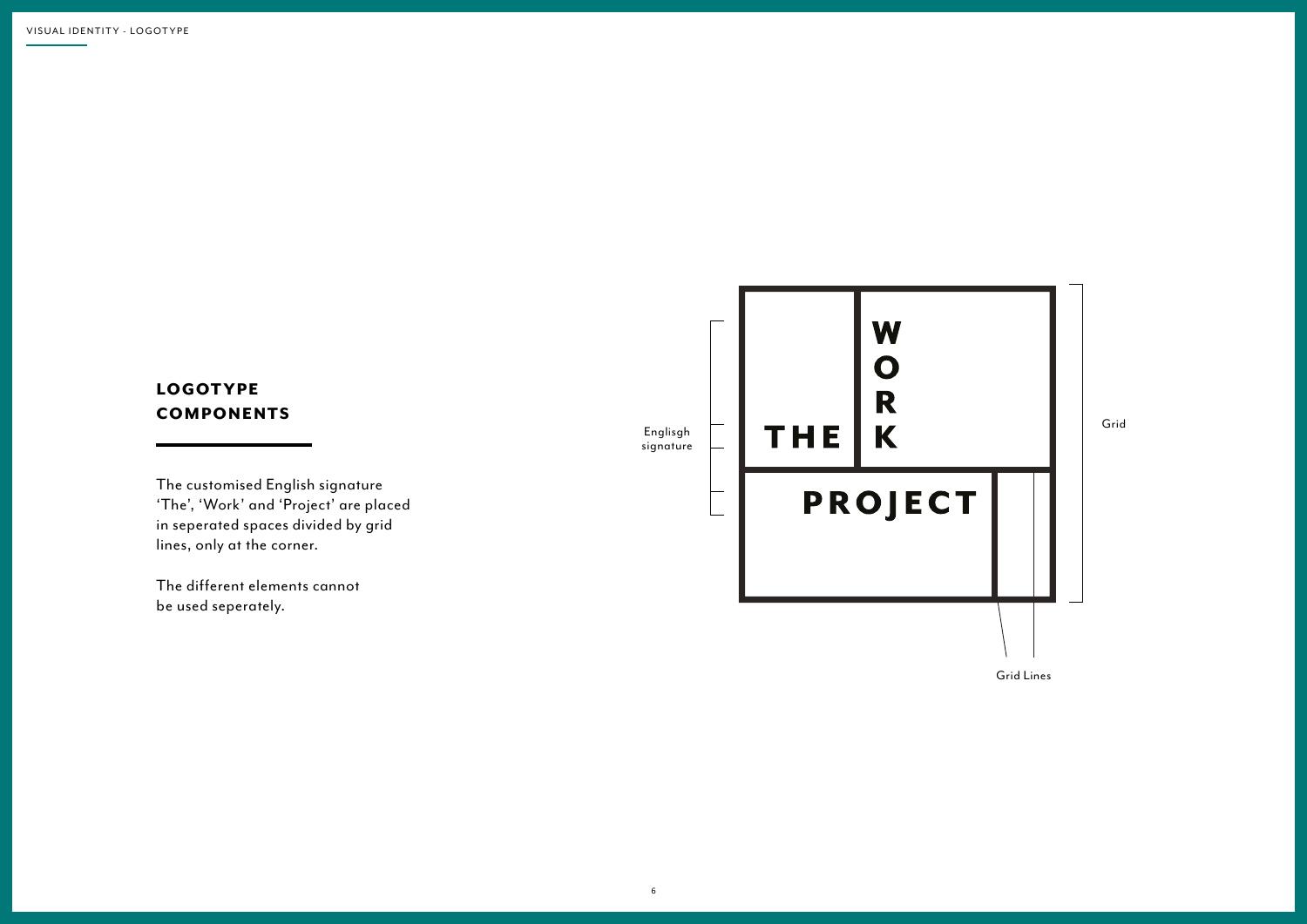#### **COMPONENTS** SPATIAL **RELATIONSHIP**

All spatial relationships in the logo are calculated based upon the unit of "X", which equals to the width / height of the square frame.

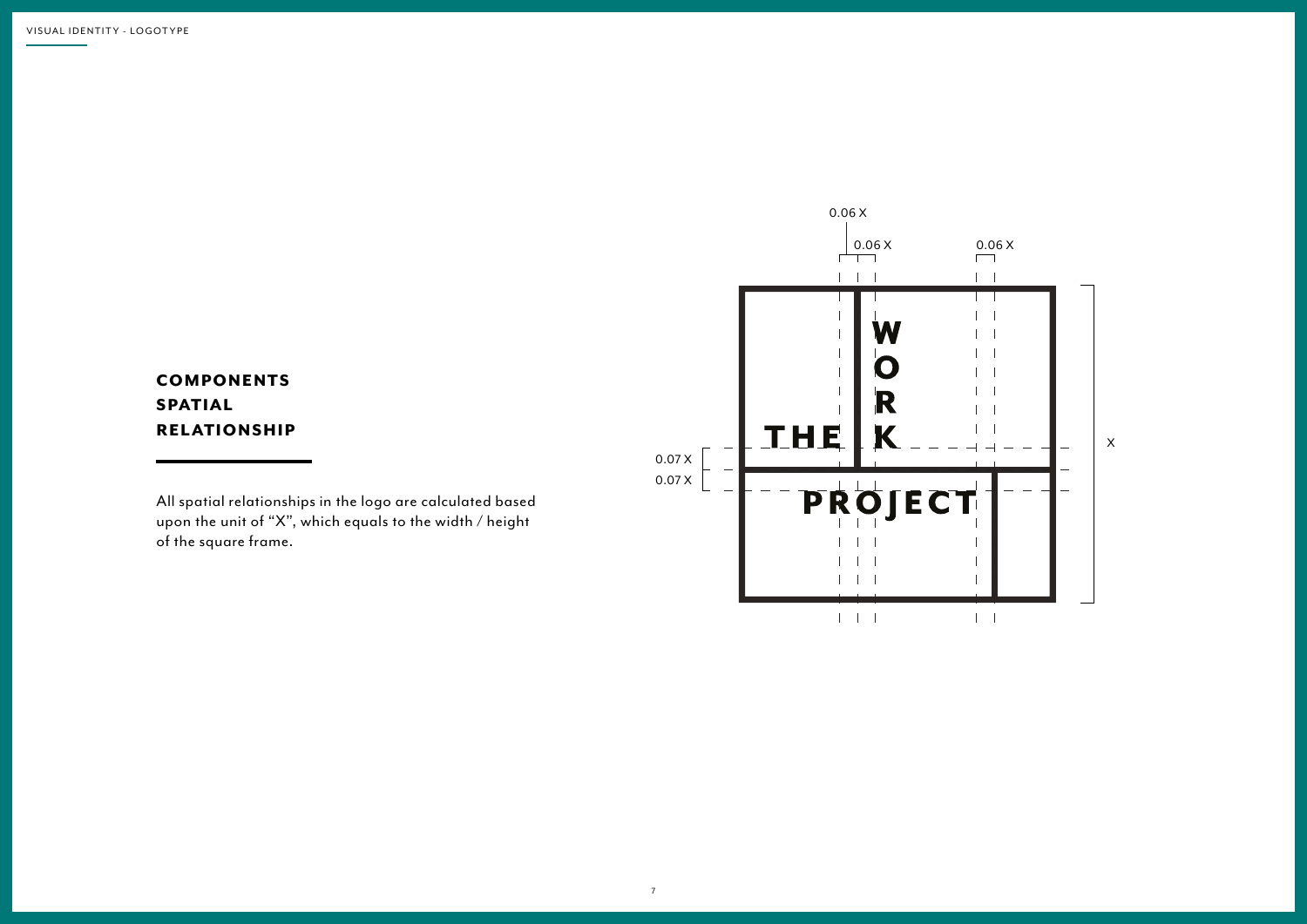## 0.25 X 0.25 X W  $\overline{\mathbf{O}}$ R MINIMUM X K CLEAR SPACE THE **PROJECT** To ensure that the logo is always read accurately, minimum space requirement should be followed strictly in all situation when the logo is used. A space of 0.25X must be allowed on all sides of the logo as indicated. "X" equals to the width / height of the frame. 0.25 X

0.25 X

#### 8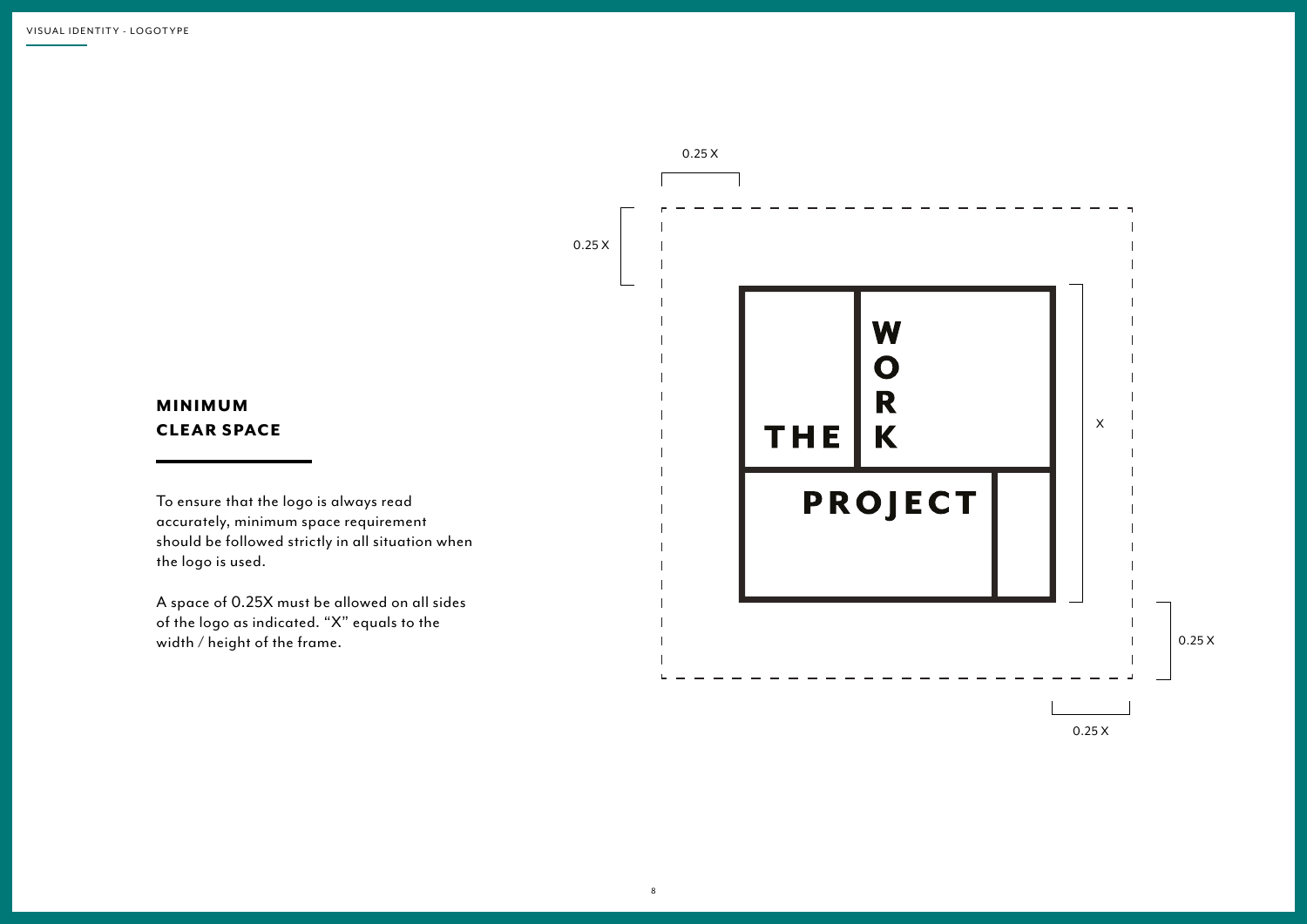#### MINIMUM SIZE RECOMMENDATION

The minimum size of the logotype is 20 mm height. It cannot be used in any smaller size for readability issues.

Minimum size: 20 mm

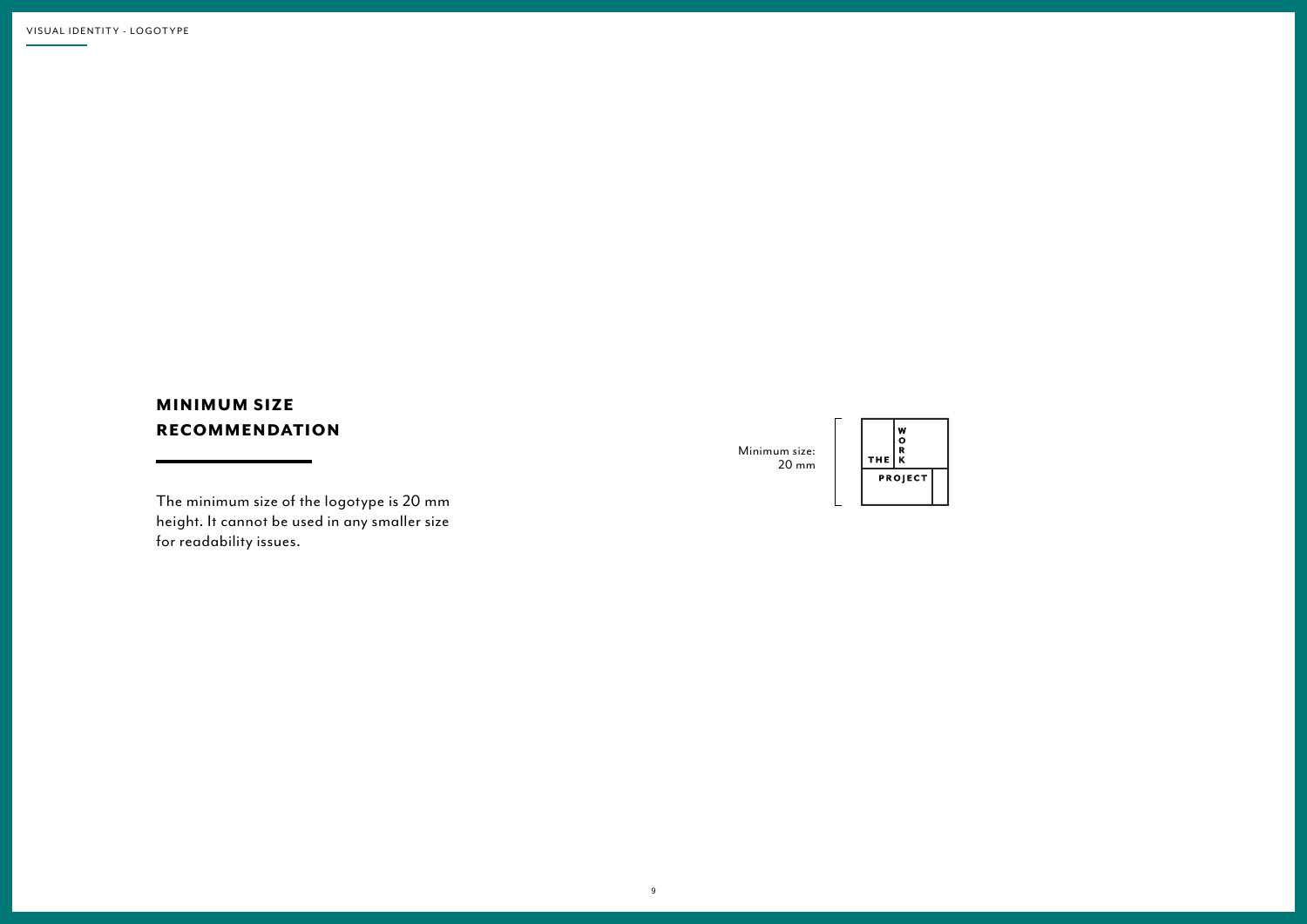INCORRECT **LOGOTYPE** USAGE



| w<br>o<br>R<br>K<br>THE<br>PROJECT | õ<br>õ<br>R<br>٠<br>THE K<br>THE K<br>PROJECT<br>PROJECT<br>o<br>THE<br>THE K<br>PROJECT<br>PROJECT | w<br>۰<br>R<br>K<br>THE<br>PROJECT |
|------------------------------------|-----------------------------------------------------------------------------------------------------|------------------------------------|
| w                                  | W                                                                                                   | w                                  |
| o                                  | $\circ$                                                                                             | o                                  |
| R                                  | R                                                                                                   | R                                  |
| THE                                | THE                                                                                                 | THE                                |
| К                                  | к                                                                                                   | K                                  |
| PROJECT                            | PROJECT                                                                                             | PROJECT                            |

Never use the logo as a pattern



No distortion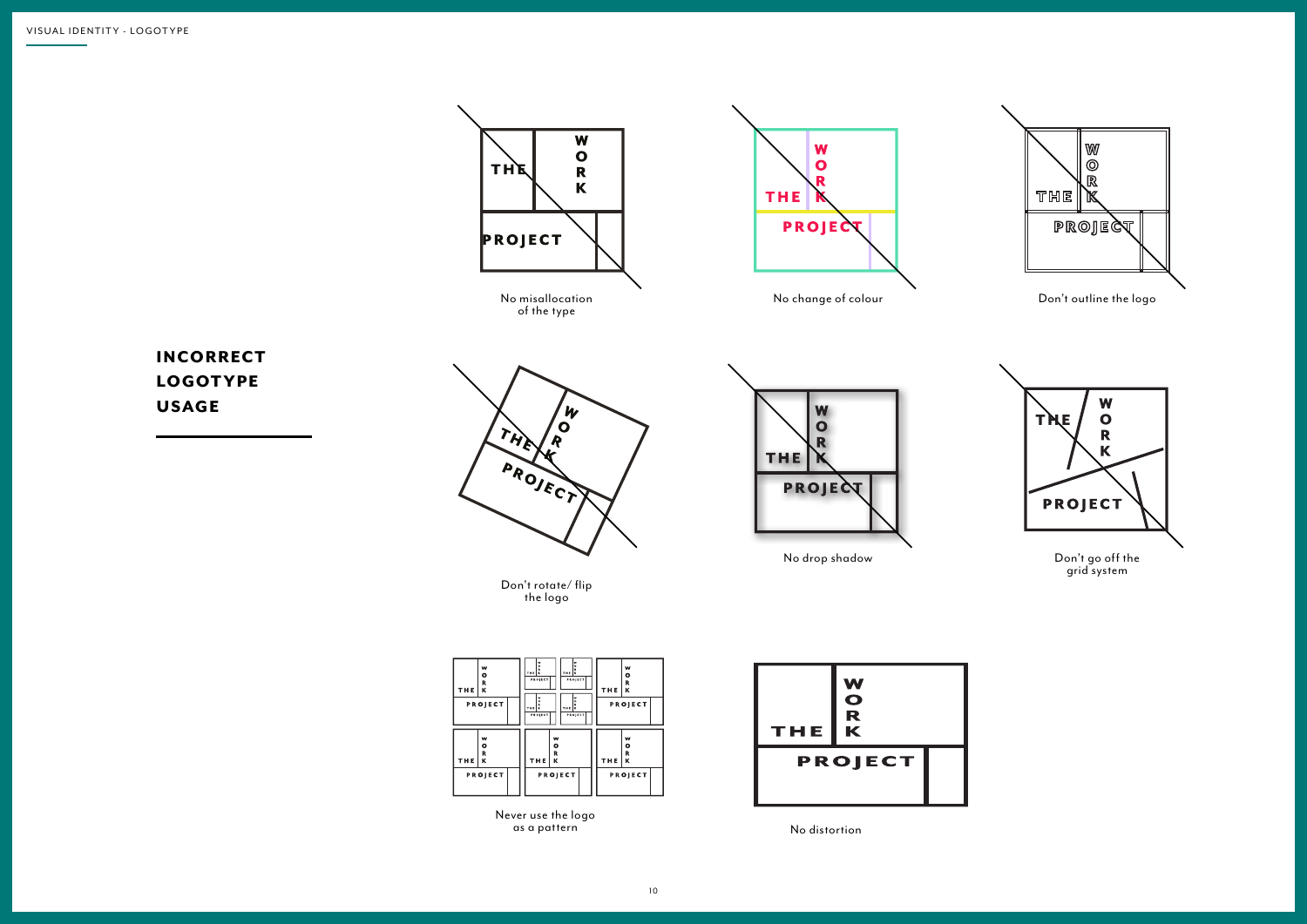#### **VISUAL IDENTITY SYSTEM CONCEPT**

The visual identity system takes reference from Le Corbusier's Modulor System, with its perfect proportions to achieve harmonious visual impacts.

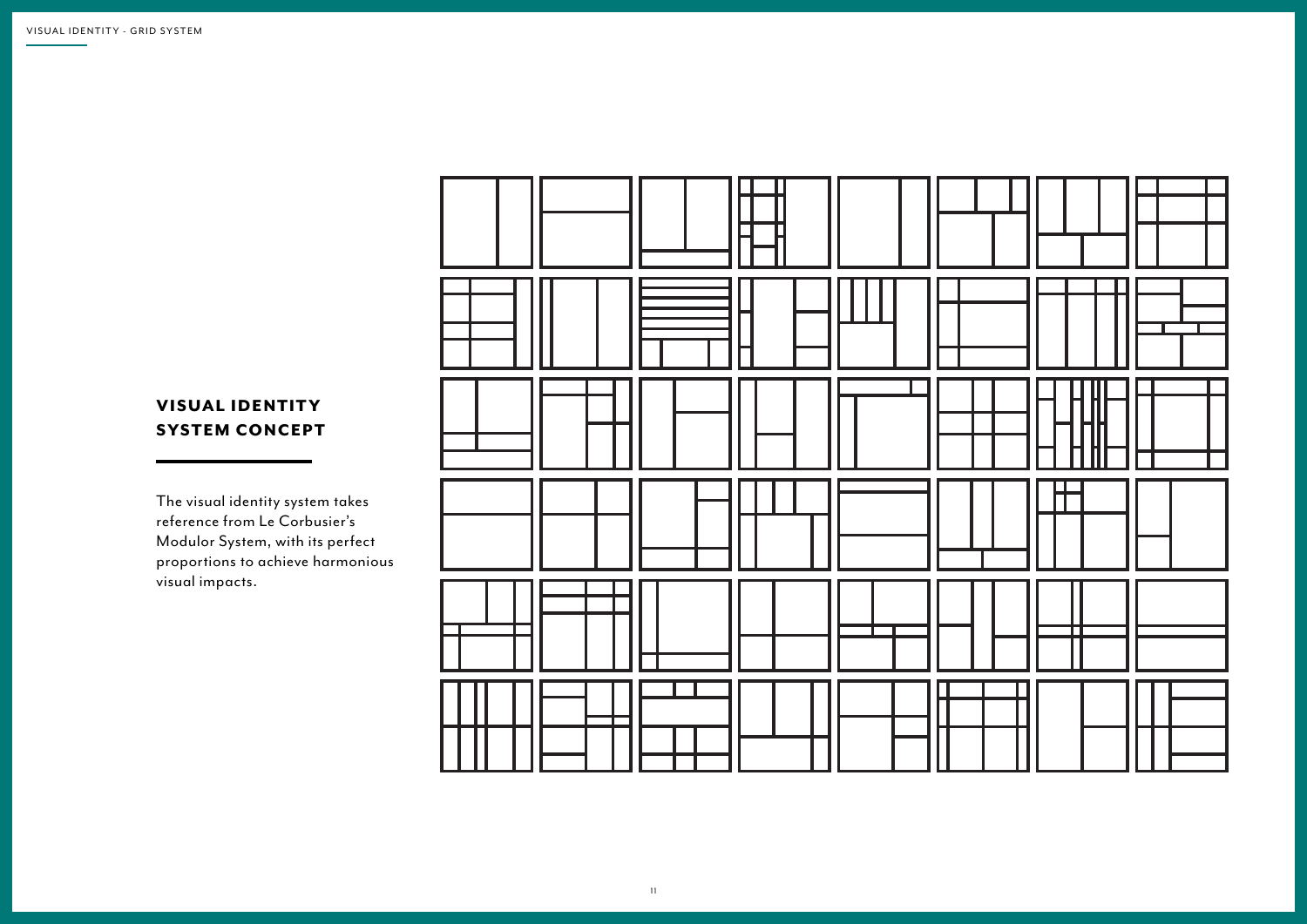### LOGOTYPE VARIATIONS WITH GRID







Main logotype

From the Modulor System, 6 types of grids are chosen and modified to provide logotype variations used in different situations, allowing flexibility of dynamic logotypes.





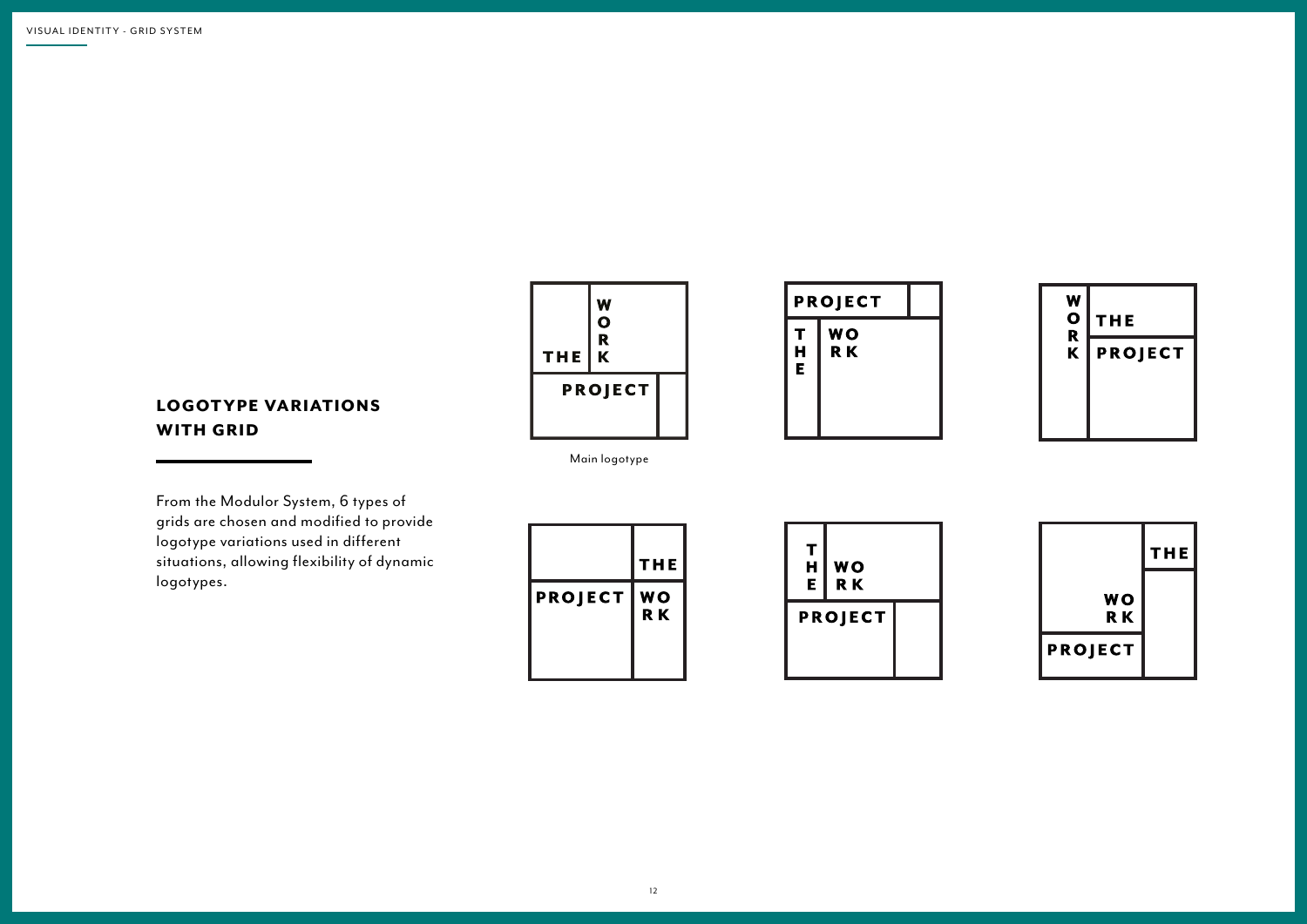#### SIMPLIFIED LOGOTYPE **COMPONENTS**

The 6 types of grid logotypes as mentioned above are not recommended to be used together in a single application (e.g. front and back of a collateral).

To achieve the best visual balance, the simplied version of the logo is created, for the usage accompanied with one of the grid logotype.

It is composed by a simplified grid and a customised English signature. The different elements cannot be used seperately.

Customised Signature

# WORK<br>PROJECT

**THE** 

Simplified Grid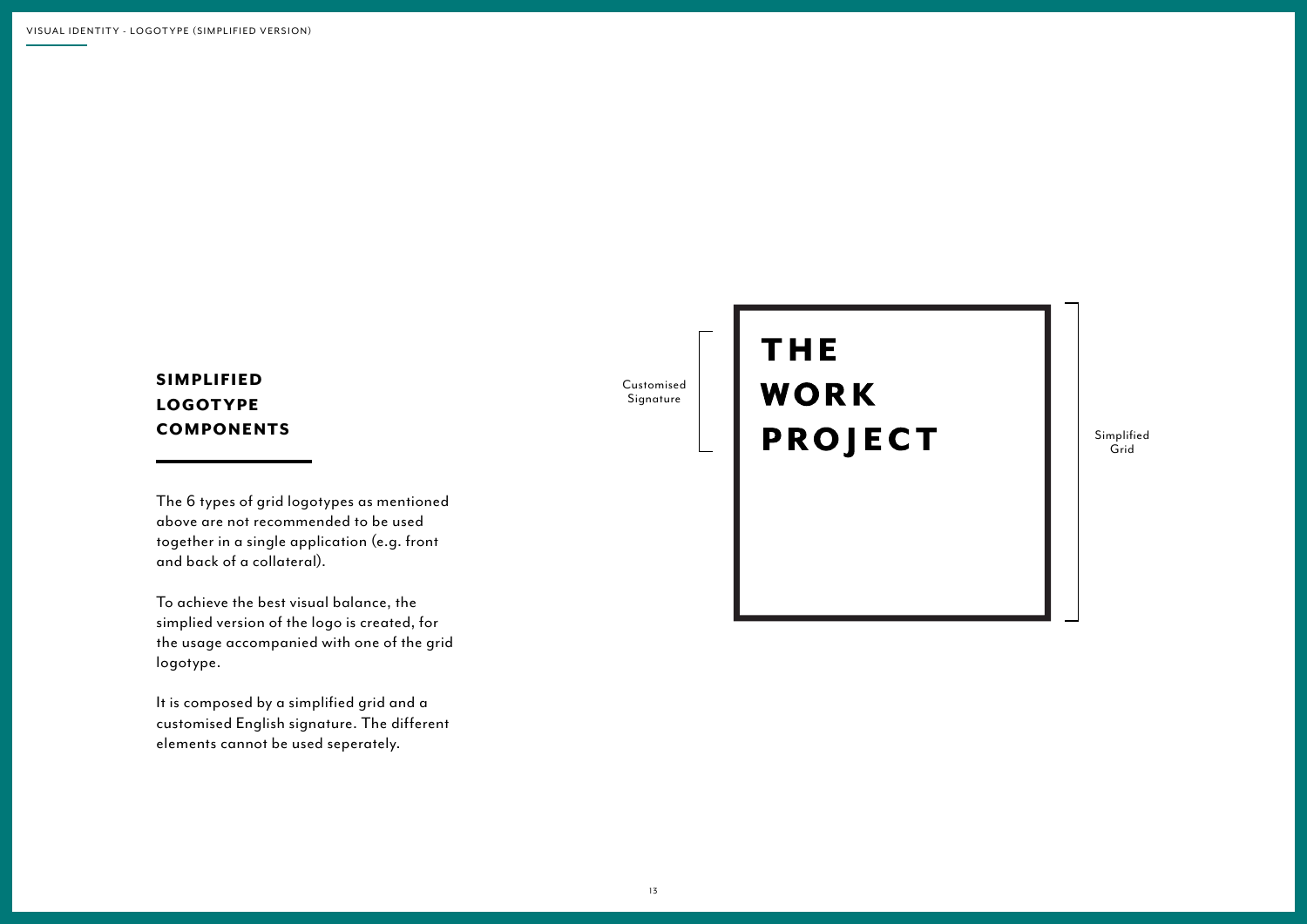#### **COMPONENTS** SPATIAL **RELATIONSHIP**

All spatial relationships in the logo are calculated based upon the unit of "X", which equals to the width / height of the square frame.

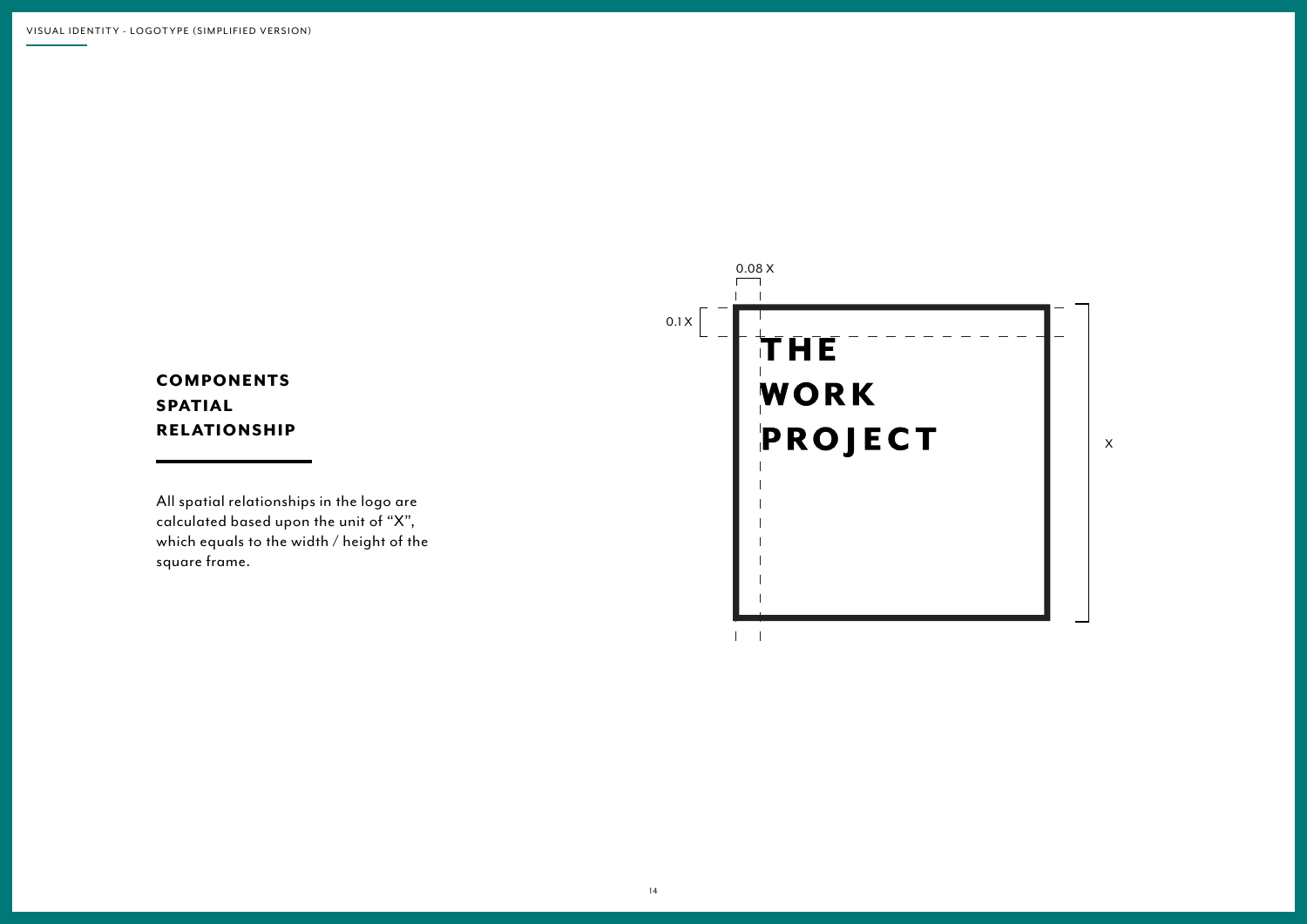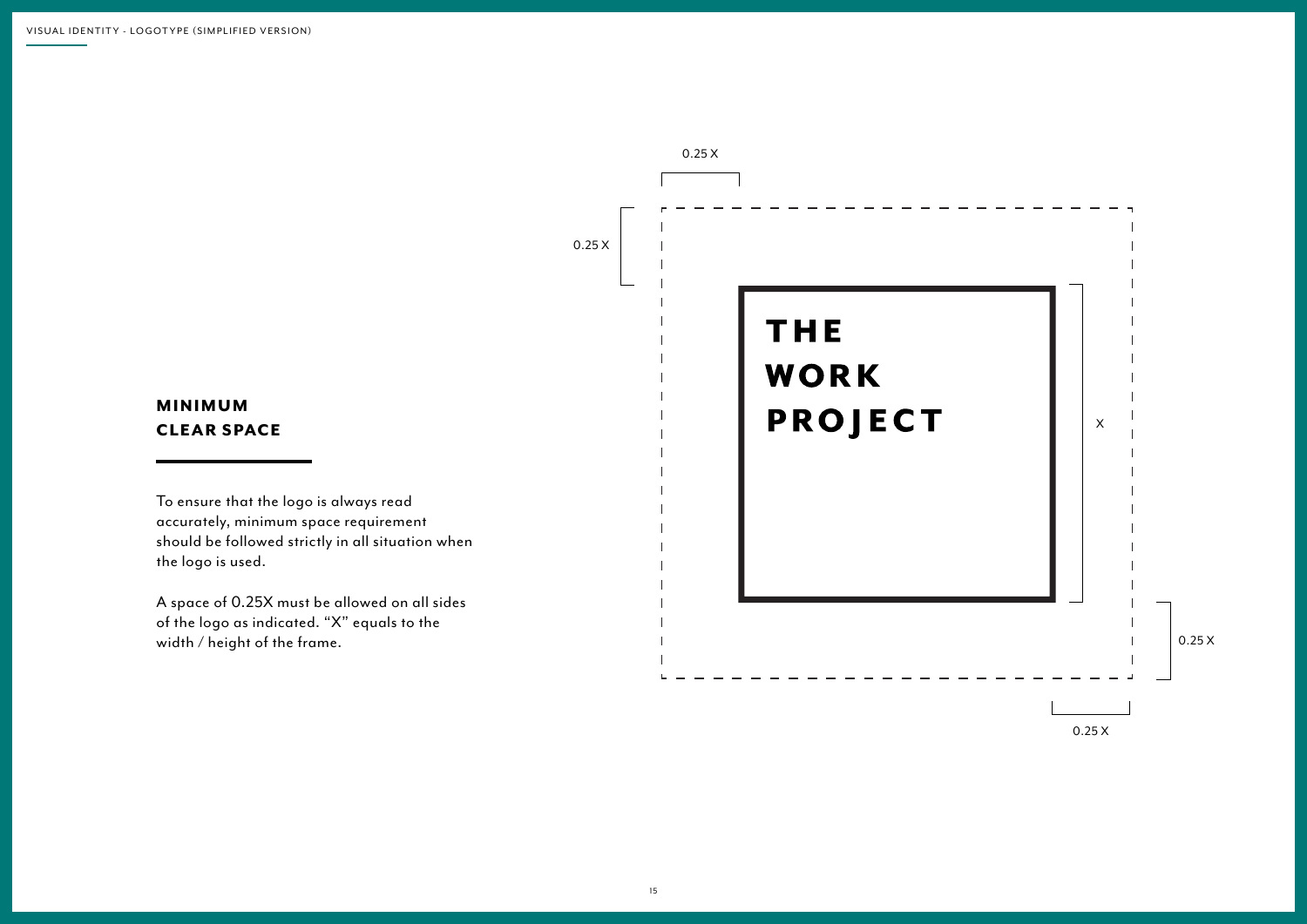#### MINIMUM SIZE RECOMMENDATION

The minimum size of the logotype is 20 mm height. It cannot be used in any smaller size for readability issues.

Minimum size:  $20 \text{ mm}$ 

# THE<br>WORK<br>PROJECT

 $16\,$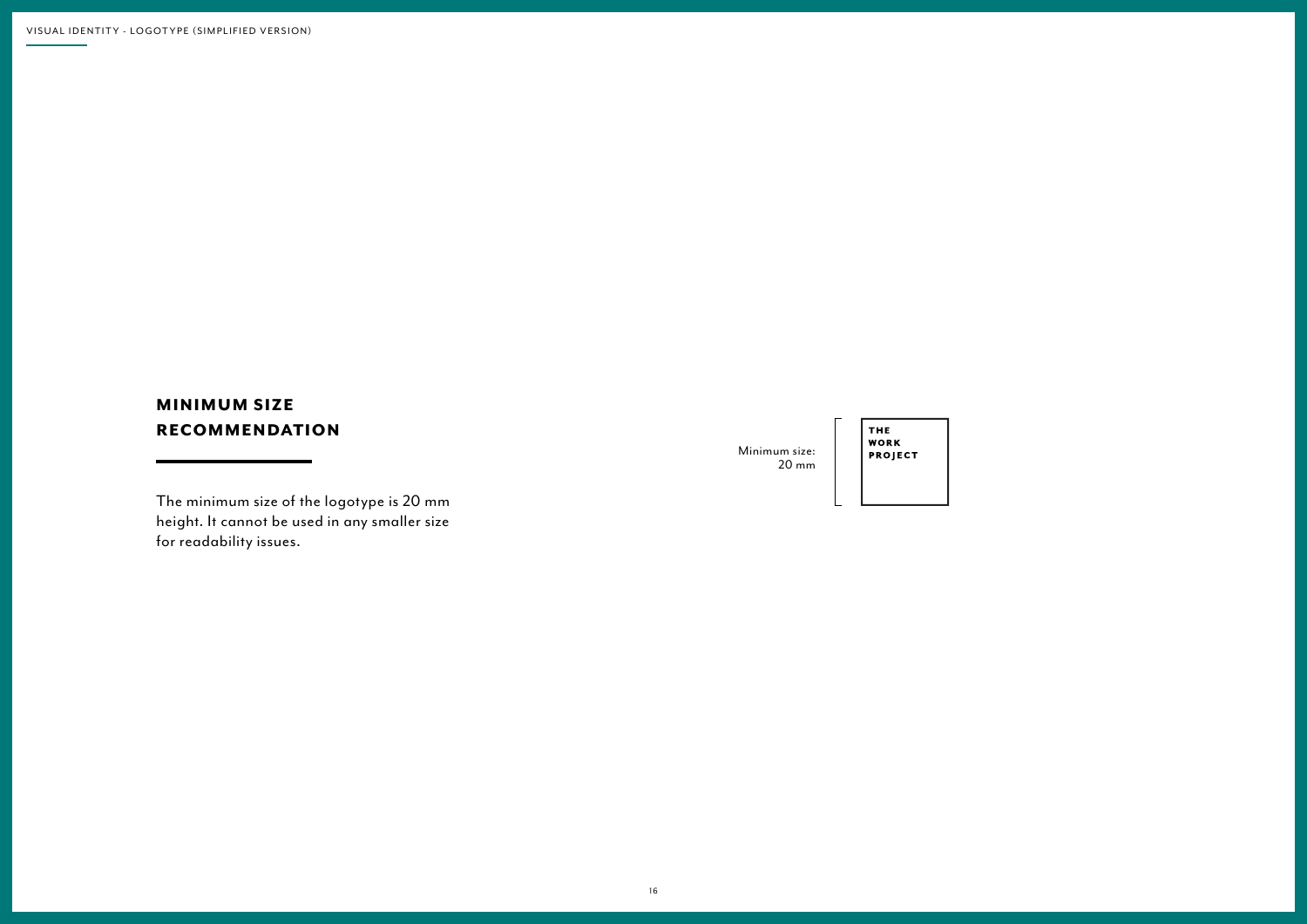



| THE<br>WORK<br><b>PROJECT</b> | THE<br><b>THE</b><br>WORK<br>WORK<br>PROJECT<br>PROJECT | THE<br>WORK<br>PROJECT |
|-------------------------------|---------------------------------------------------------|------------------------|
|                               | THE<br>THE<br>WORK<br>WORK<br>PROJECT<br>PROJECT        |                        |
| THE<br>WORK<br><b>PROJECT</b> | THE<br>WORK<br><b>PROJECT</b>                           | THE<br>WORK<br>PROJECT |
|                               |                                                         |                        |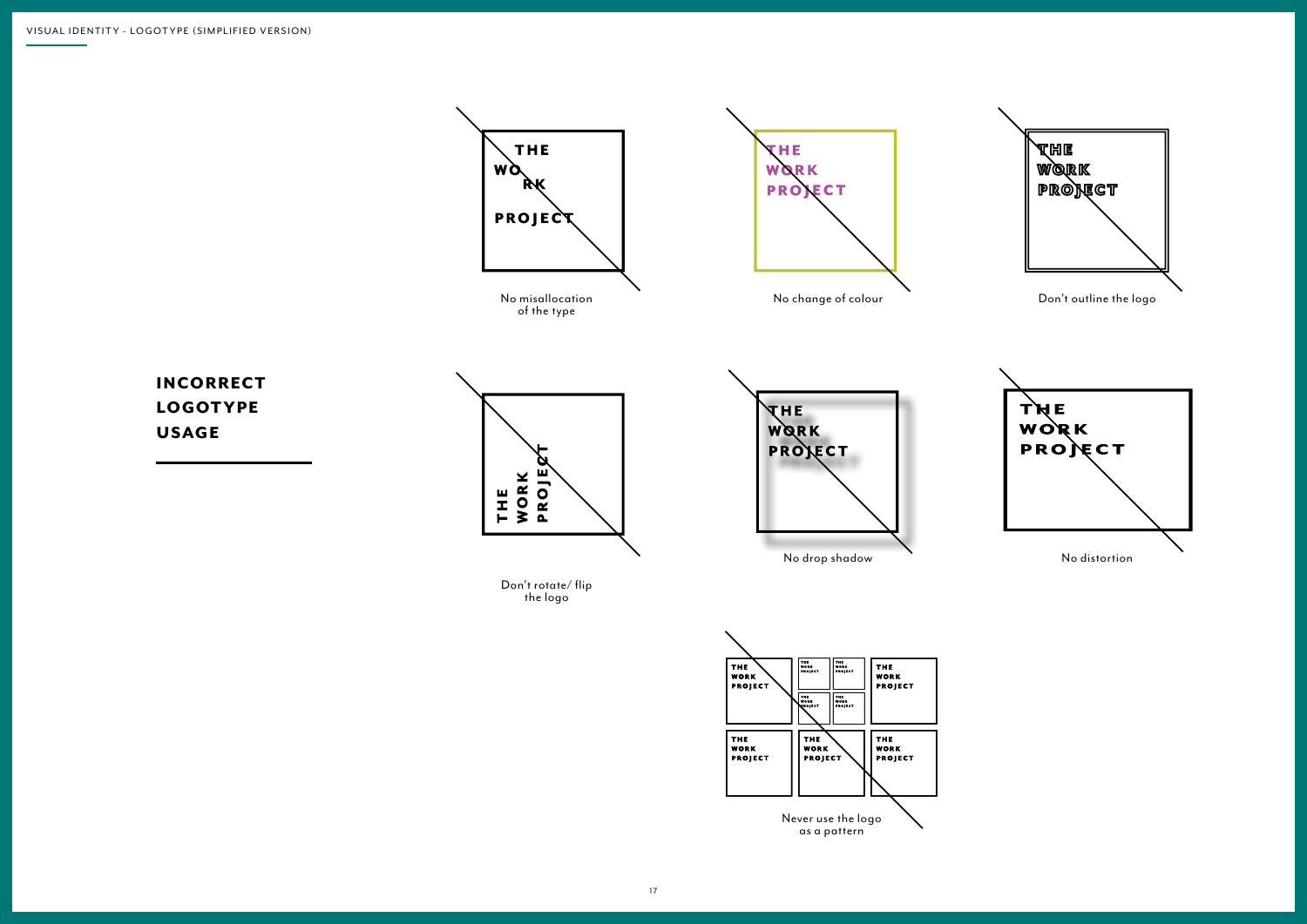#### **COLOUR** PALETTE

The main brand colour is 100% black, used in the logotype.

Five other colours are used to create variations.

#### BLACK CMYK 0, 0, 0, 100

| <b>PANTONE 623U</b> | <b>PANTONE 563U</b> | <b>PANTONE 7718U</b> | <b>PANTONE 560U</b>  | <b>PANTONE 7506U</b> |
|---------------------|---------------------|----------------------|----------------------|----------------------|
| CMYK: 33, 6, 24, 2  | CMYK: 48, 0, 26, 0  | CMYK: 95, 0, 48, 22  | CMYK: 85, 32, 79, 59 | CMYK: 0.5.21.1       |
| RGB: 150, 181, 171  | RGB: 118, 185, 175  | RGB: 53, 130, 130    | RGB: 75, 94, 91      | RGB: 249, 225, 183   |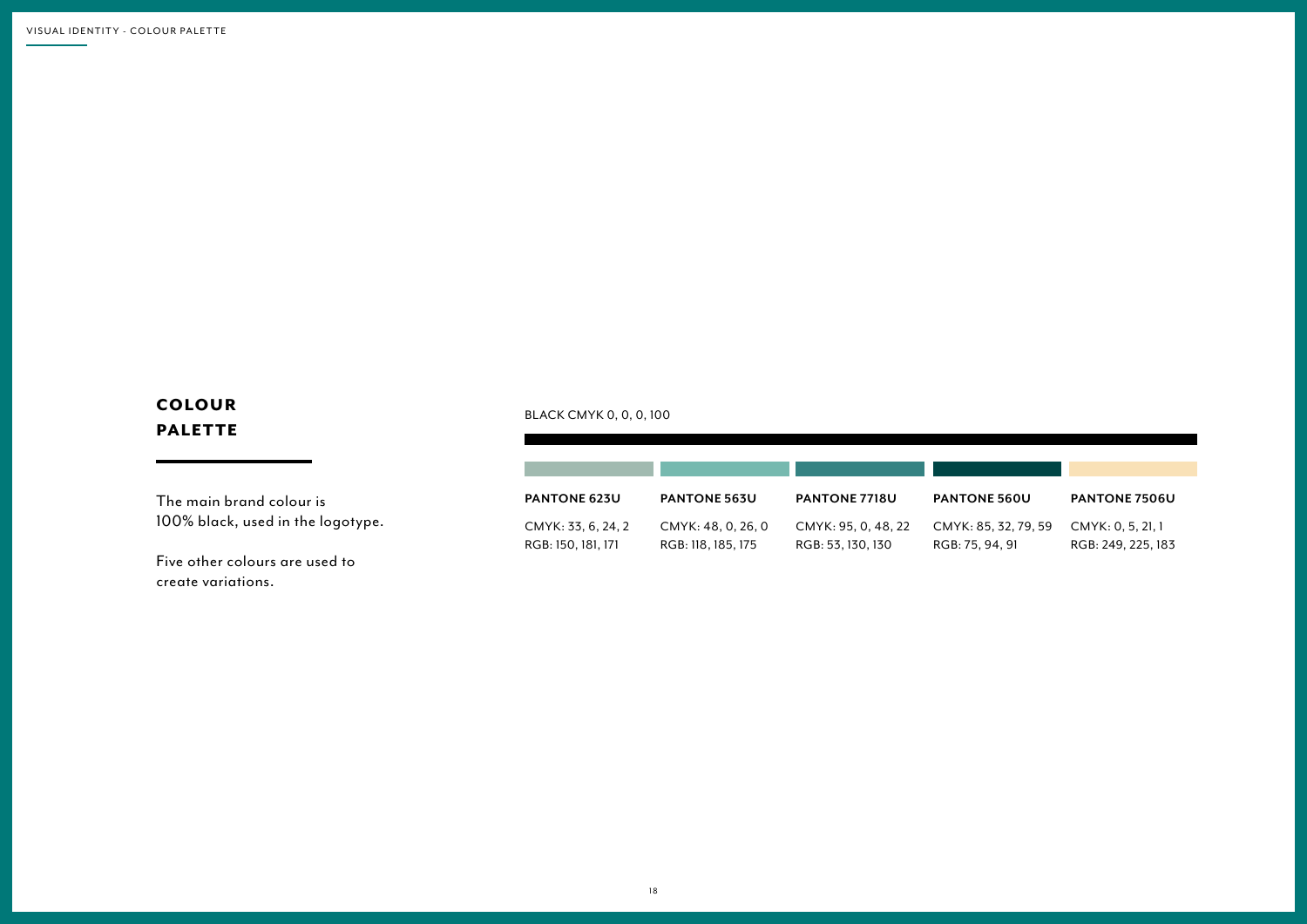#### **COLOUR** VARIATIONS

The colour combinations can vary from two to three colours in the logotype grid system. However, the white part should stay dominant.



PROJECT  $\mathbf T$ **WO**  $\frac{H}{E}$ **RK** 



Main logotype





|                | THE |
|----------------|-----|
| WO<br>RK       |     |
| <b>PROJECT</b> |     |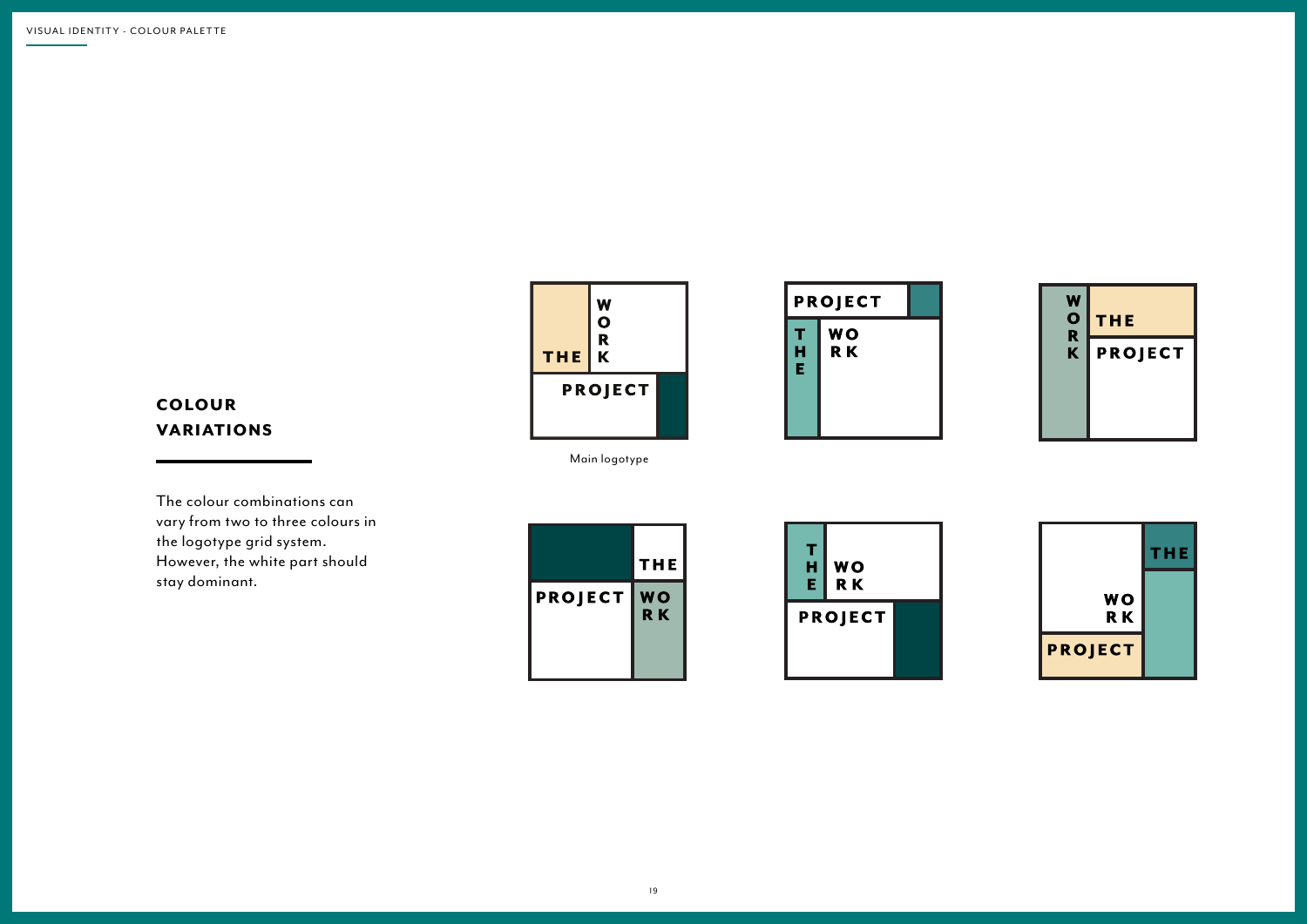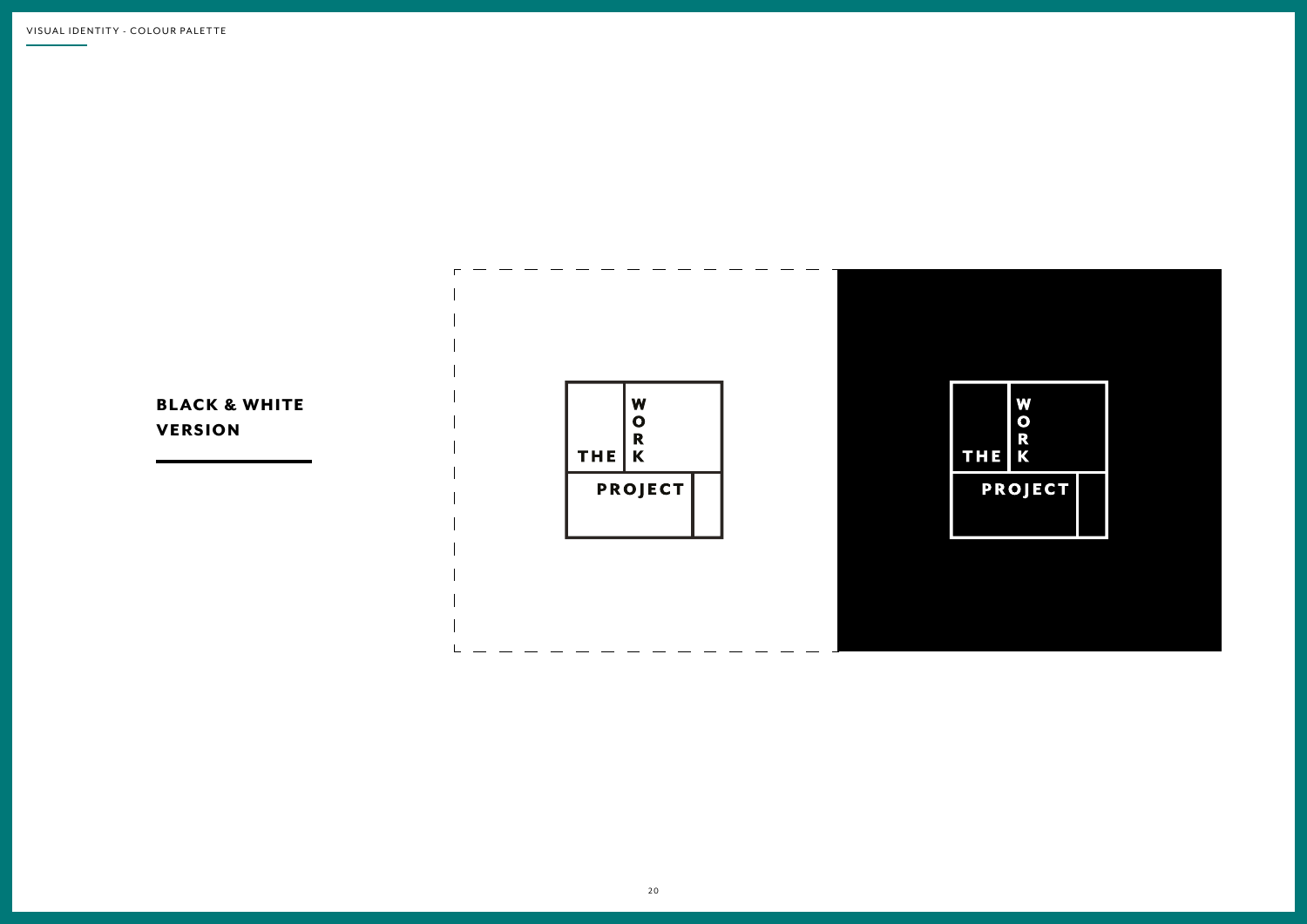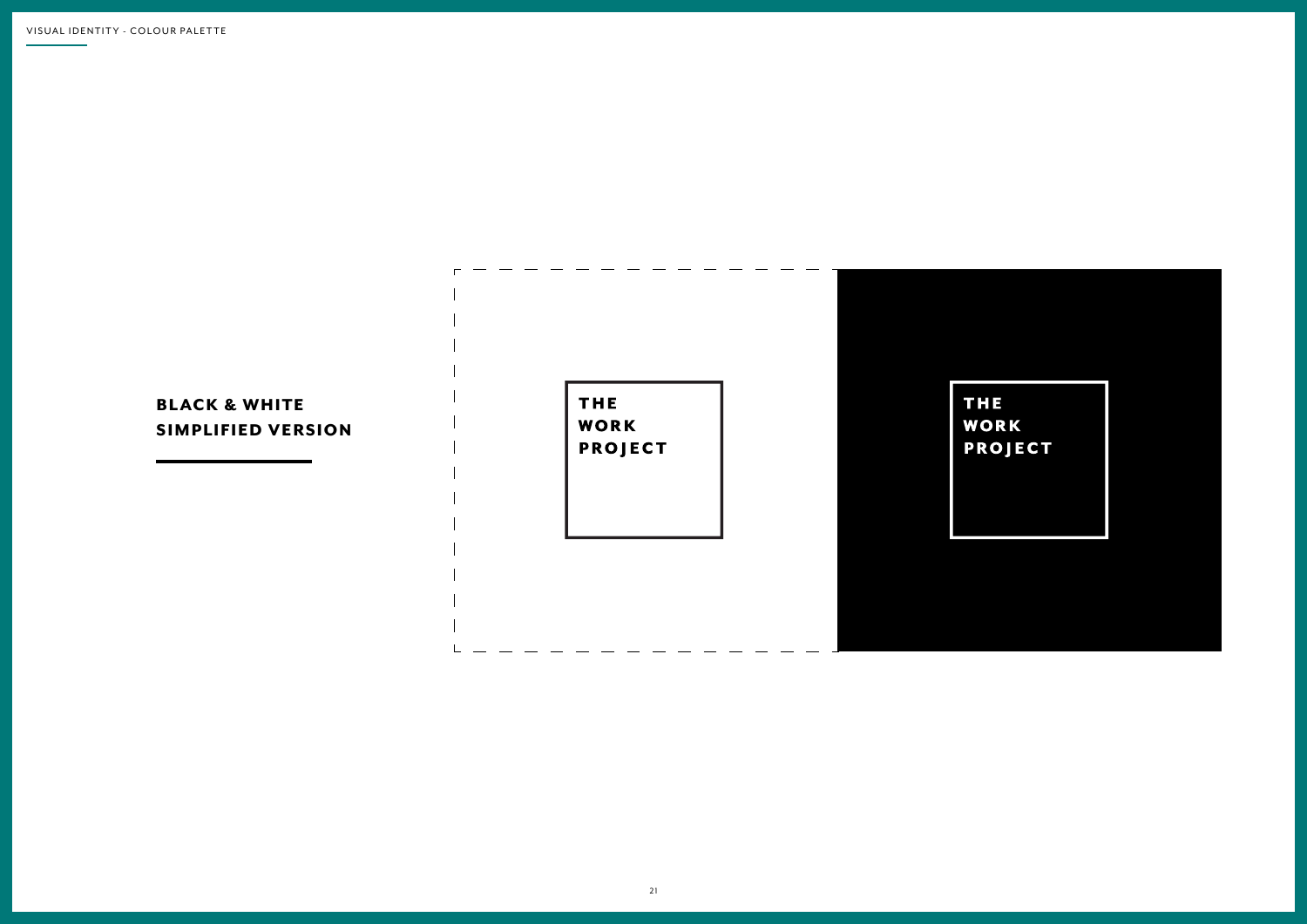#### BLACK & WHITE APPLICATION

Use the black logotype on light background pictures.

Use the white logotype on dark background pictures.

Avoid disturbing visual elements in the picture behind the logotype.



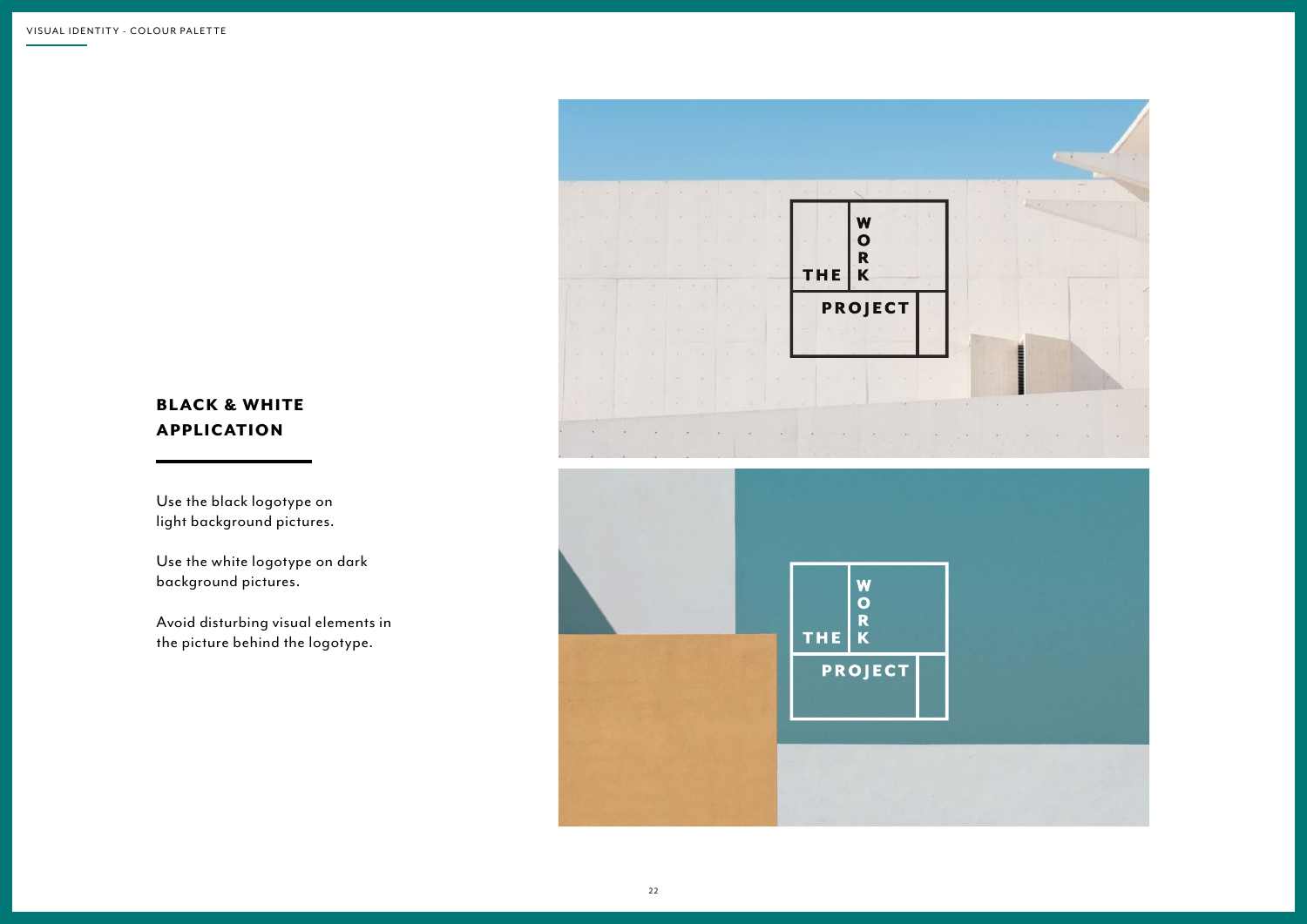

#### INCORRECT **COLOUR USAGE** Avoid dark background<br>
colour behind the text.

Keep a balanced layout of colour combinations.



No vivid colour. Always use the colour palette.



Never use the logotype with colours on a background picture.



No other colour than black on the logotype and the grid.

Never use only one colour. Don't overfill the frame.

PROJECT

 $\mathbf{R}$ 

 $\Omega$ 

т

 $H$ 

E.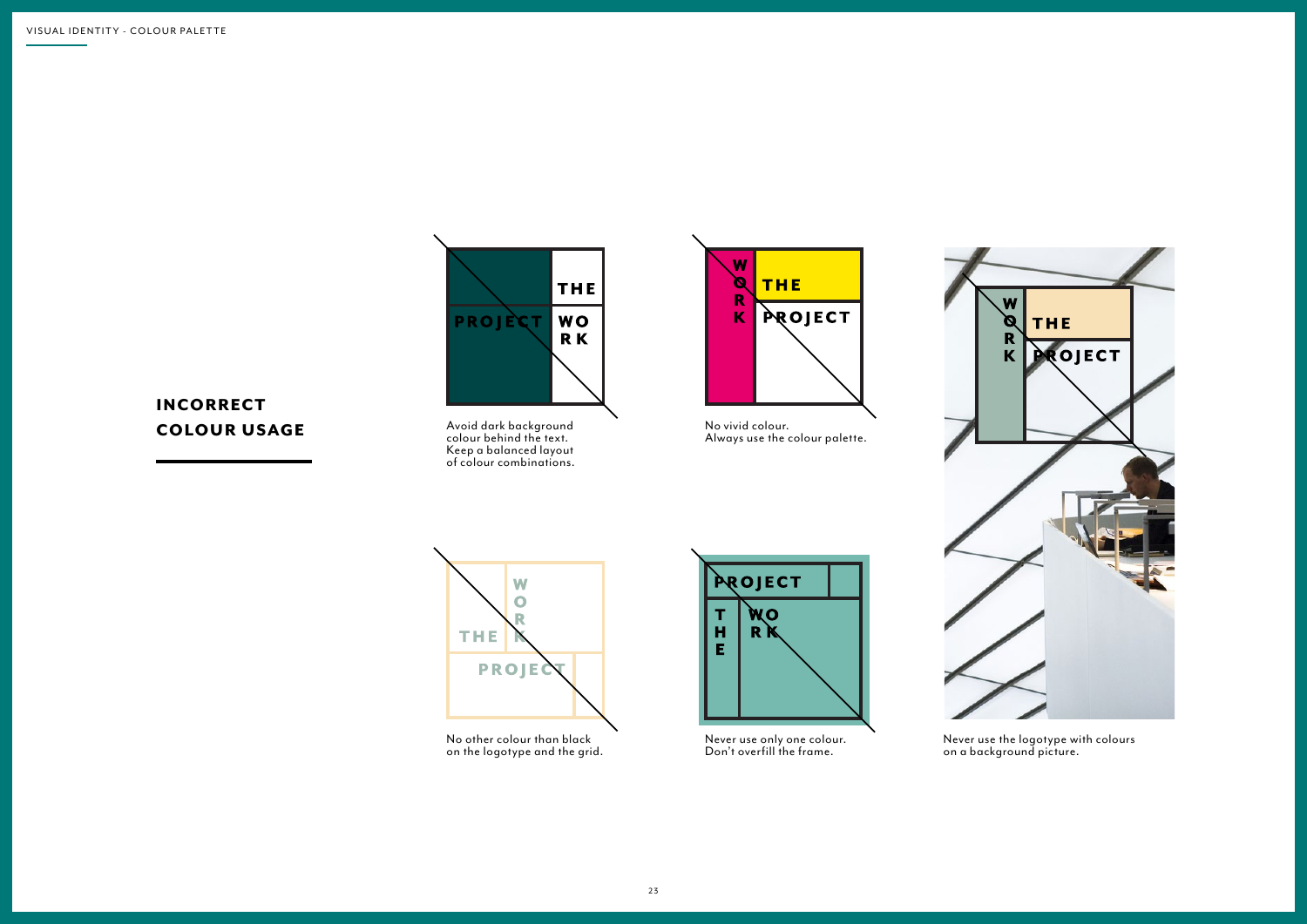MR Eaves Mod OT

### **THE WORK PROJECT** ABCDEFGHIJKLMNOPQRSTUVWXYZ

abcdefghijklmnopqrstuvwxyz

0123456789,.?:;"!

#### **SECONDARY** TYPEFACE

Titles and sub-titles: **MR Eaves Mod OT, Bold**

Body text: MR Eaves Mod OT, Regular

#### **THE MODULOR OF ENTREPRENEURSHIP.**

Lorem ipsum dolor sit amet, consectetur adipiscing elit. Integer non neque aliquam, molestie dolor at, sagittis lorem. Vivamus feugiat nunc turpis, vitae tincidunt orci placerat a. Ut bibendum lectus posuere, posuere est nec, facilisis quam.

Nam varius sem at vehicula scelerisque. Vestibulum in rutrum turpis, ut placerat sem. Sed eu scelerisque libero, eget lobortis velit. Interdum et malesuada fames ac ante ipsum primis in faucibus.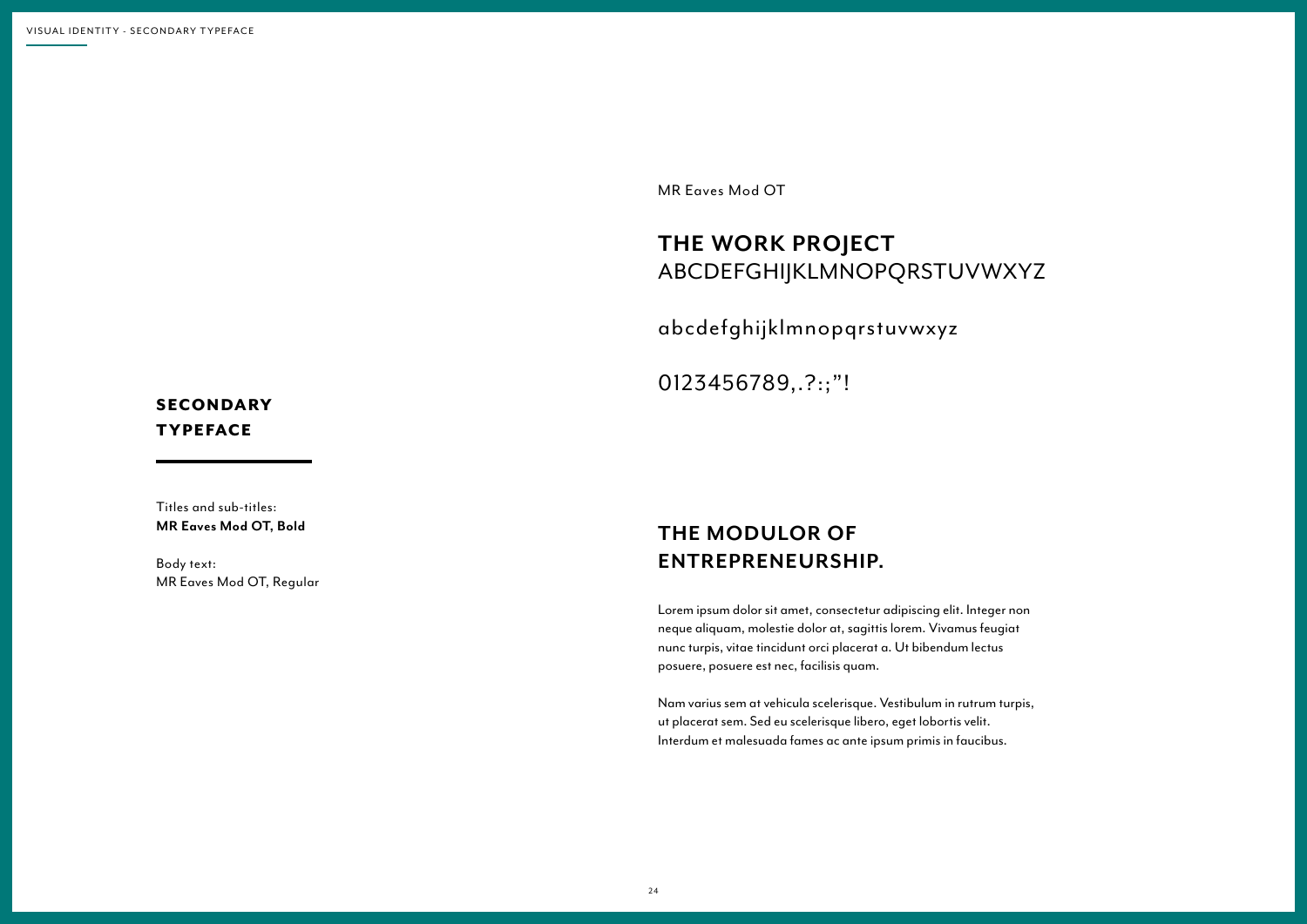**SECONDARY TYPEFACE** (TRADITIONAL CHINESE)

Titles and sub-titles: **Noto Sans CJK, Bold**

Body text: Noto Sans CJK, DemiLight Noto Sans CJK

| 露結為霜 |      |
|------|------|
| 律呂調陽 | 雲騰致雨 |
| 秋收冬藏 | 閏餘成歲 |
| 辰宿列張 | 寒來暑往 |

銅鑼灣登龍街1-29號 金朝陽中心2期Midtown15樓

#### **科比意**

柯比意經過多年開發研究的模距,就像是音樂的音階能使音樂 的曲調有無窮的變化。模距是基於人類身體的尺寸和比例,將它 應用於建築的設計中,使得建築空間的比例有無限的可能,且能 適用於人類的生活。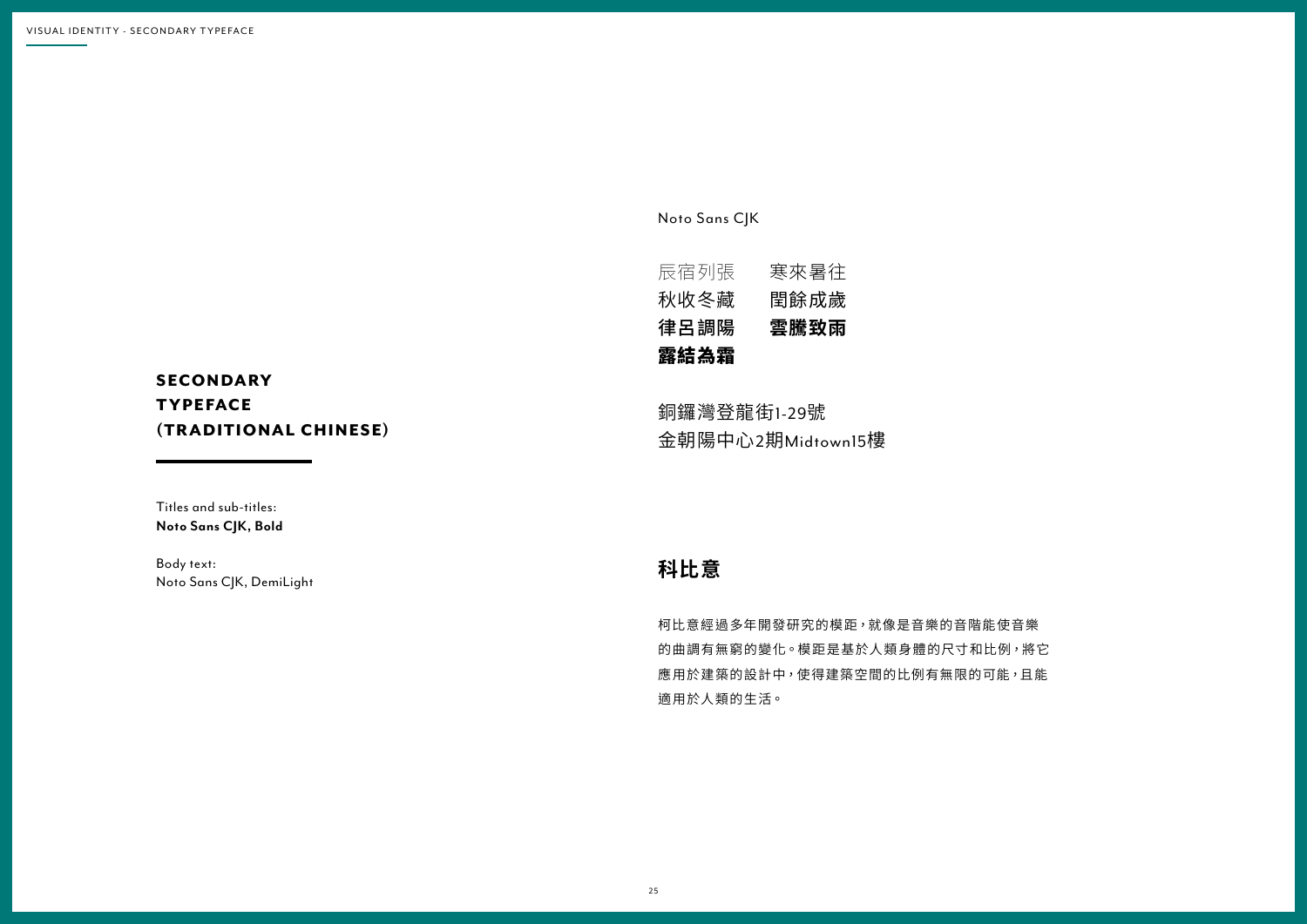#### II - COLLATERALS

**STATE** 

BUSINESS CARDS

÷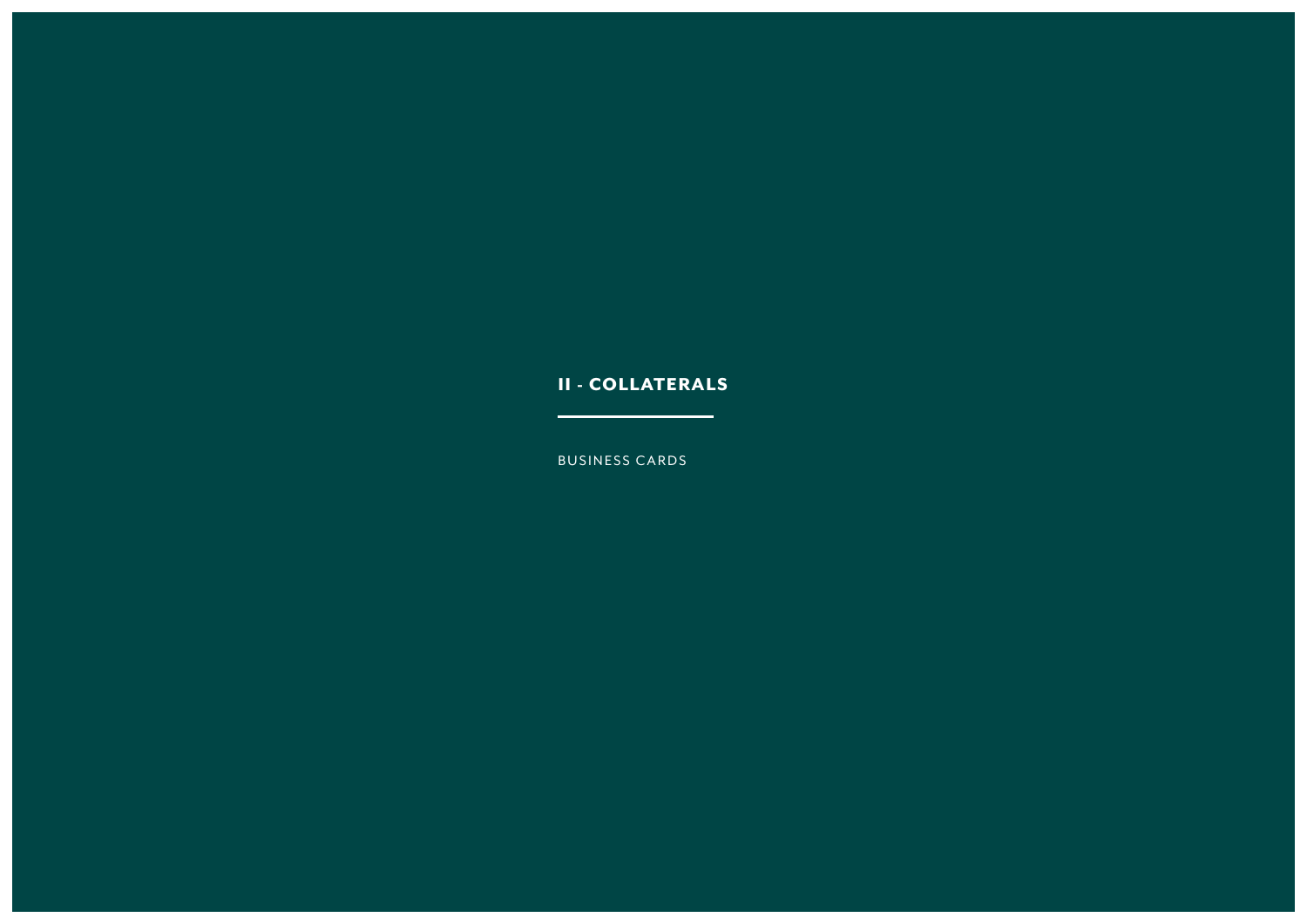#### BUSINESS CARDS

Design preview. Dimensions: 85w x 55h mm

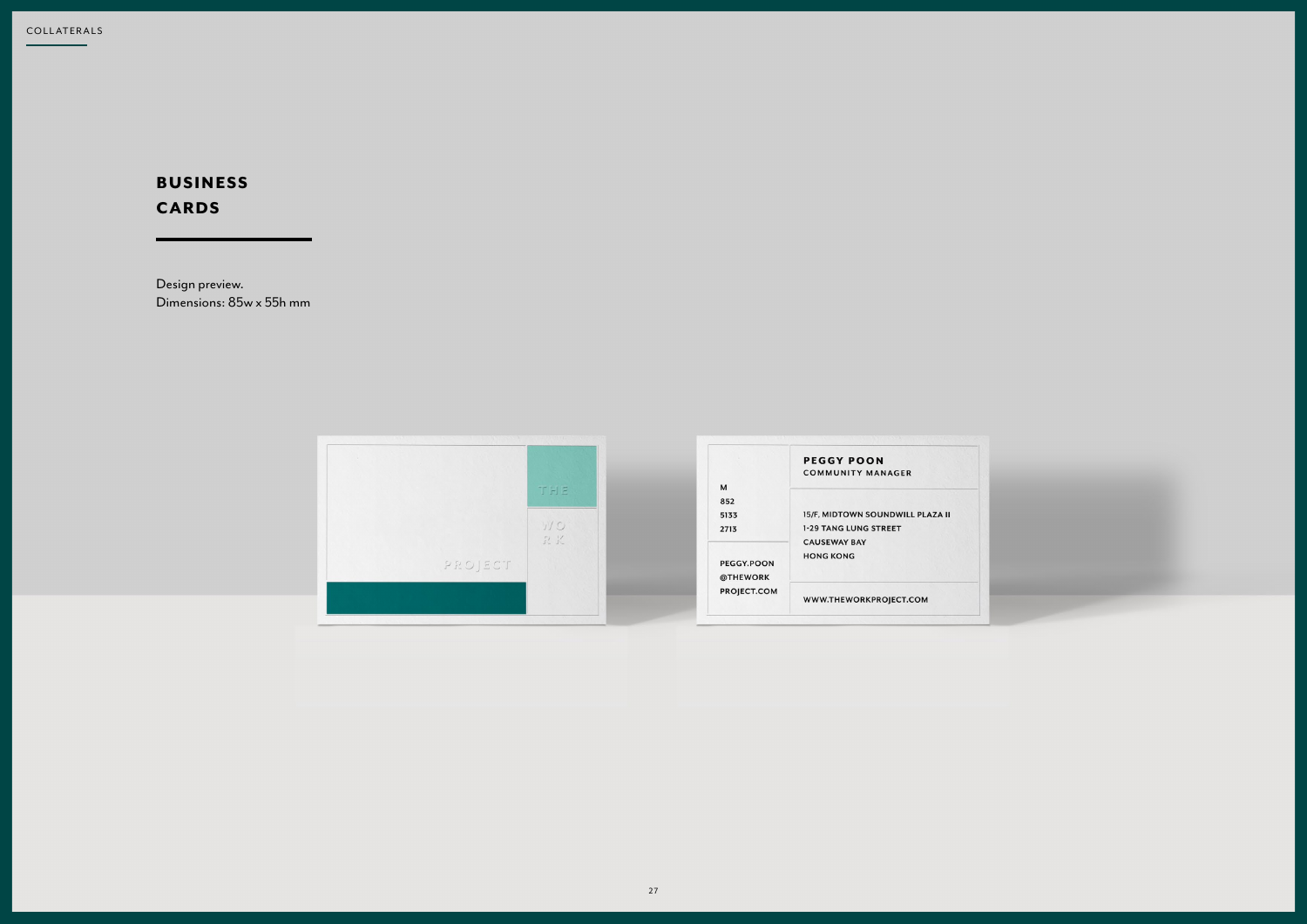#### BUSINESS CARDS

Design preview. Blind emboss printing on logotype and grid. AROVECT